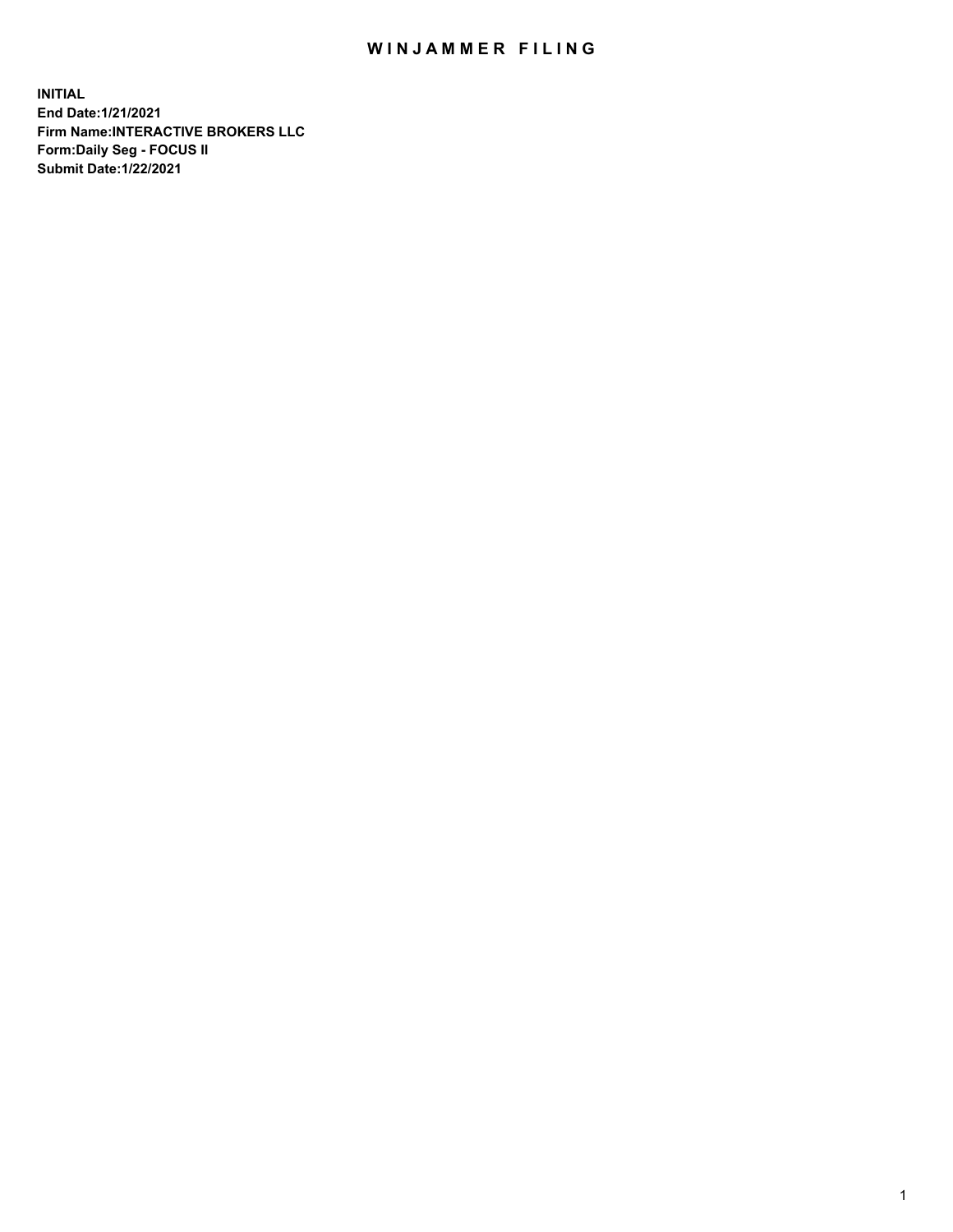**INITIAL End Date:1/21/2021 Firm Name:INTERACTIVE BROKERS LLC Form:Daily Seg - FOCUS II Submit Date:1/22/2021 Daily Segregation - Cover Page**

| Name of Company                                                                                                                                                                                                                                                                                                               | <b>INTERACTIVE BROKERS LLC</b>                                                            |  |
|-------------------------------------------------------------------------------------------------------------------------------------------------------------------------------------------------------------------------------------------------------------------------------------------------------------------------------|-------------------------------------------------------------------------------------------|--|
| <b>Contact Name</b>                                                                                                                                                                                                                                                                                                           | James Menicucci                                                                           |  |
| <b>Contact Phone Number</b>                                                                                                                                                                                                                                                                                                   | 203-618-8085                                                                              |  |
| <b>Contact Email Address</b>                                                                                                                                                                                                                                                                                                  | jmenicucci@interactivebrokers.c<br><u>om</u>                                              |  |
| FCM's Customer Segregated Funds Residual Interest Target (choose one):<br>a. Minimum dollar amount: ; or<br>b. Minimum percentage of customer segregated funds required:% ; or<br>c. Dollar amount range between: and; or<br>d. Percentage range of customer segregated funds required between: % and %.                      | $\overline{\mathbf{0}}$<br>0<br>155,000,000 245,000,000<br>0 <sub>0</sub>                 |  |
| FCM's Customer Secured Amount Funds Residual Interest Target (choose one):<br>a. Minimum dollar amount: ; or<br>b. Minimum percentage of customer secured funds required:%; or<br>c. Dollar amount range between: and; or<br>d. Percentage range of customer secured funds required between:% and%.                           | <u>0</u><br>$\overline{\mathbf{0}}$<br>80,000,000 120,000,000<br>00                       |  |
| FCM's Cleared Swaps Customer Collateral Residual Interest Target (choose one):<br>a. Minimum dollar amount: ; or<br>b. Minimum percentage of cleared swaps customer collateral required:%; or<br>c. Dollar amount range between: and; or<br>d. Percentage range of cleared swaps customer collateral required between:% and%. | <u>0</u><br>$\underline{\mathbf{0}}$<br>$\underline{0}$ $\underline{0}$<br>0 <sub>0</sub> |  |

Attach supporting documents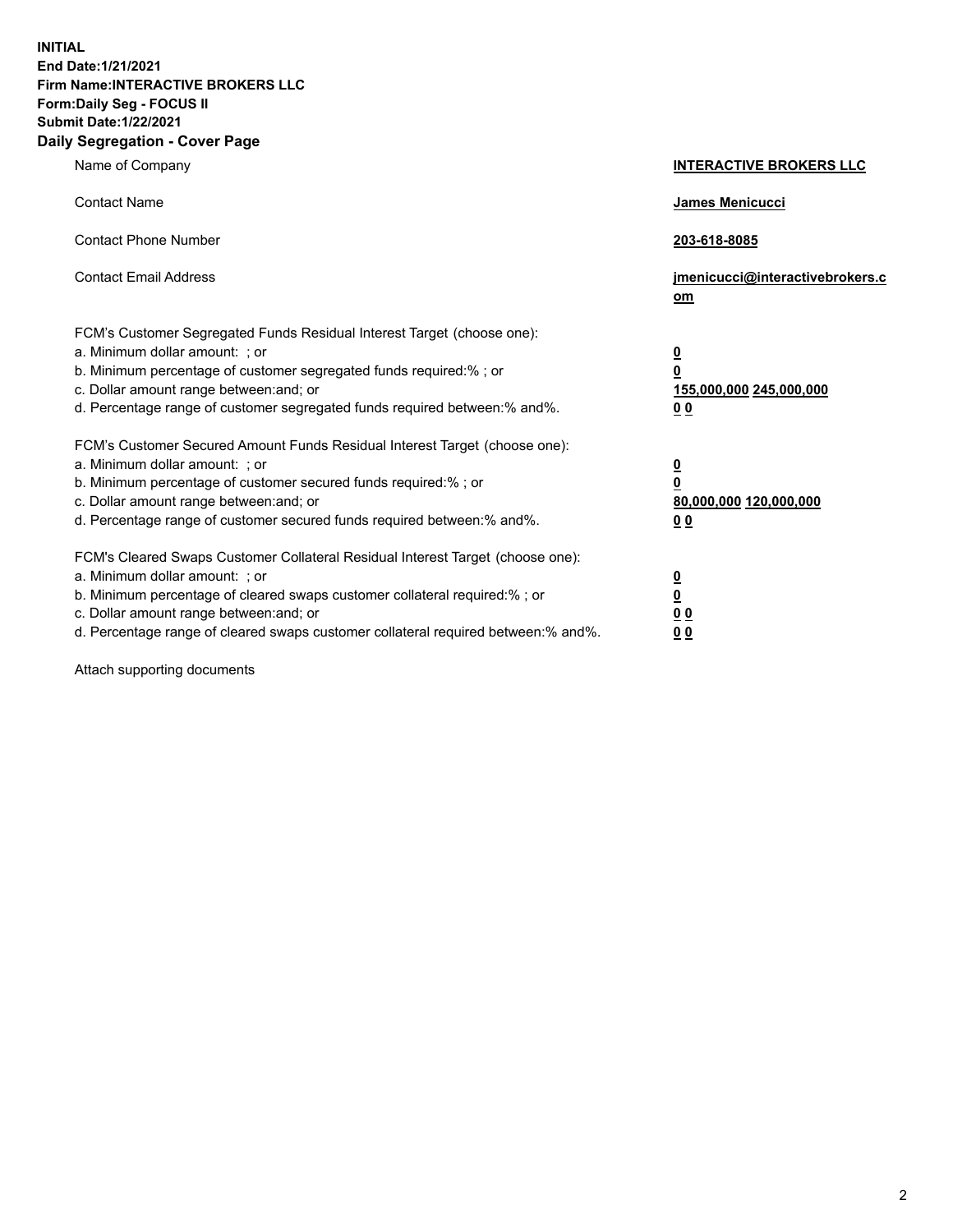**INITIAL End Date:1/21/2021 Firm Name:INTERACTIVE BROKERS LLC Form:Daily Seg - FOCUS II Submit Date:1/22/2021 Daily Segregation - Secured Amounts**

## Foreign Futures and Foreign Options Secured Amounts Amount required to be set aside pursuant to law, rule or regulation of a foreign government or a rule of a self-regulatory organization authorized thereunder **0** [7305] 1. Net ledger balance - Foreign Futures and Foreign Option Trading - All Customers A. Cash **472,867,657** [7315] B. Securities (at market) **0** [7317] 2. Net unrealized profit (loss) in open futures contracts traded on a foreign board of trade **29,025,760** [7325] 3. Exchange traded options a. Market value of open option contracts purchased on a foreign board of trade **99,577** [7335] b. Market value of open contracts granted (sold) on a foreign board of trade **-12,295** [7337] 4. Net equity (deficit) (add lines 1. 2. and 3.) **501,980,699** [7345] 5. Account liquidating to a deficit and account with a debit balances - gross amount **136,945** [7351] Less: amount offset by customer owned securities **0** [7352] **136,945** [7354] 6. Amount required to be set aside as the secured amount - Net Liquidating Equity Method (add lines 4 and 5) **502,117,644** [7355] 7. Greater of amount required to be set aside pursuant to foreign jurisdiction (above) or line 6. **502,117,644** [7360] FUNDS DEPOSITED IN SEPARATE REGULATION 30.7 ACCOUNTS 1. Cash in banks A. Banks located in the United States **47,375,422** [7500] B. Other banks qualified under Regulation 30.7 **0** [7520] **47,375,422** [7530] 2. Securities A. In safekeeping with banks located in the United States **374,990,000** [7540] B. In safekeeping with other banks qualified under Regulation 30.7 **0** [7560] **374,990,000** [7570] 3. Equities with registered futures commission merchants A. Cash **0** [7580] B. Securities **0** [7590] C. Unrealized gain (loss) on open futures contracts **0** [7600] D. Value of long option contracts **0** [7610] E. Value of short option contracts **0** [7615] **0** [7620] 4. Amounts held by clearing organizations of foreign boards of trade A. Cash **0** [7640] B. Securities **0** [7650] C. Amount due to (from) clearing organization - daily variation **0** [7660] D. Value of long option contracts **0** [7670] E. Value of short option contracts **0** [7675] **0** [7680] 5. Amounts held by members of foreign boards of trade A. Cash **201,979,013** [7700] B. Securities **0** [7710] C. Unrealized gain (loss) on open futures contracts **14,006,767** [7720] D. Value of long option contracts **99,577** [7730] E. Value of short option contracts **-12,295** [7735] **216,073,062** [7740] 6. Amounts with other depositories designated by a foreign board of trade **0** [7760] 7. Segregated funds on hand **0** [7765] 8. Total funds in separate section 30.7 accounts **638,438,484** [7770] 9. Excess (deficiency) Set Aside for Secured Amount (subtract line 7 Secured Statement Page 1 from Line 8) **136,320,840** [7380] 10. Management Target Amount for Excess funds in separate section 30.7 accounts **80,000,000** [7780] 11. Excess (deficiency) funds in separate 30.7 accounts over (under) Management Target **56,320,840** [7785]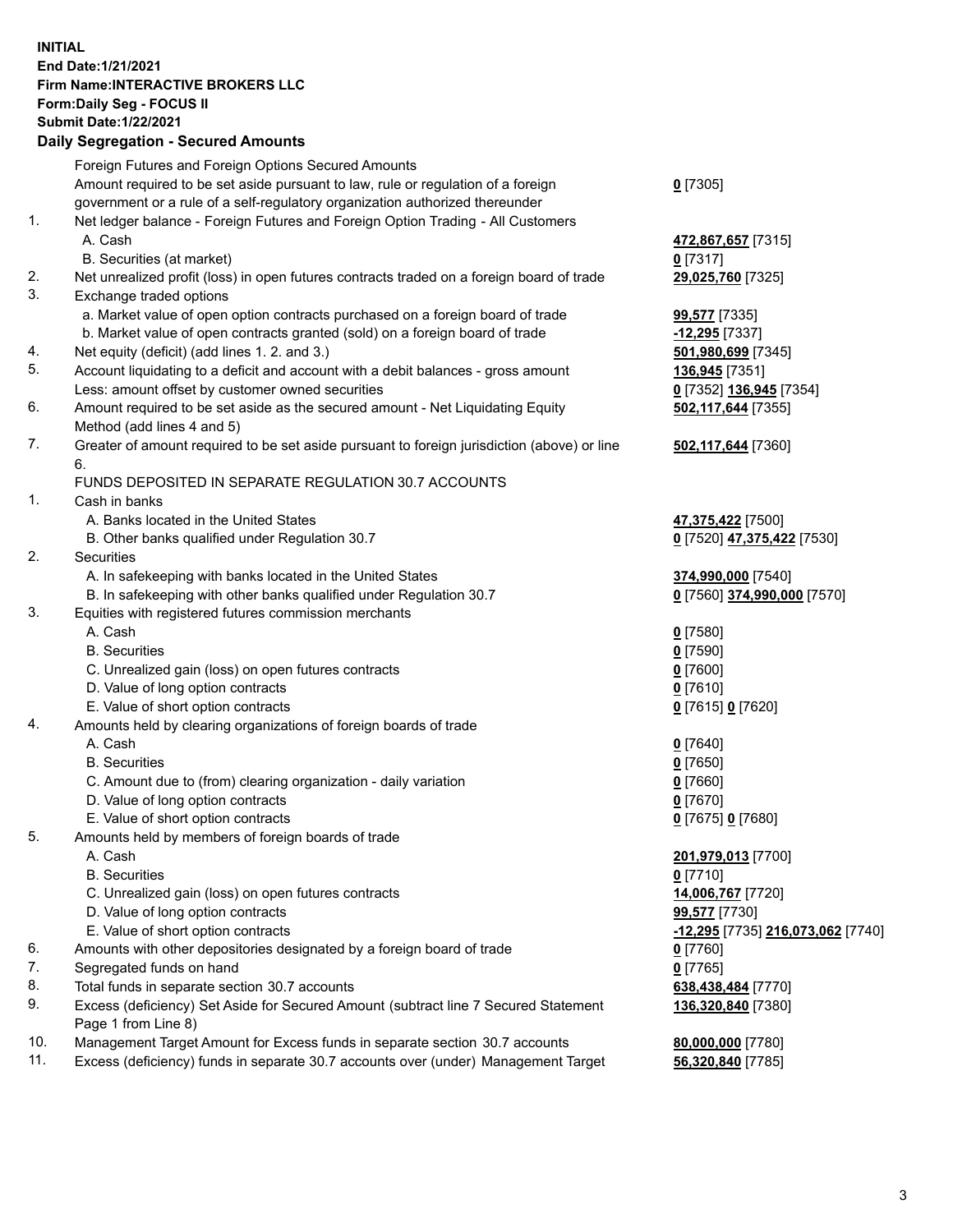**INITIAL End Date:1/21/2021 Firm Name:INTERACTIVE BROKERS LLC Form:Daily Seg - FOCUS II Submit Date:1/22/2021 Daily Segregation - Segregation Statement** SEGREGATION REQUIREMENTS(Section 4d(2) of the CEAct) 1. Net ledger balance A. Cash **5,466,083,235** [7010] B. Securities (at market) **0** [7020] 2. Net unrealized profit (loss) in open futures contracts traded on a contract market **265,763,122** [7030] 3. Exchange traded options A. Add market value of open option contracts purchased on a contract market **273,782,663** [7032] B. Deduct market value of open option contracts granted (sold) on a contract market **-242,750,628** [7033] 4. Net equity (deficit) (add lines 1, 2 and 3) **5,762,878,392** [7040] 5. Accounts liquidating to a deficit and accounts with debit balances - gross amount **3,180,998** [7045] Less: amount offset by customer securities **0** [7047] **3,180,998** [7050] 6. Amount required to be segregated (add lines 4 and 5) **5,766,059,390** [7060] FUNDS IN SEGREGATED ACCOUNTS 7. Deposited in segregated funds bank accounts A. Cash **1,705,254,797** [7070] B. Securities representing investments of customers' funds (at market) **2,178,856,285** [7080] C. Securities held for particular customers or option customers in lieu of cash (at market) **0** [7090] 8. Margins on deposit with derivatives clearing organizations of contract markets A. Cash **21,580,344** [7100] B. Securities representing investments of customers' funds (at market) **2,034,517,076** [7110] C. Securities held for particular customers or option customers in lieu of cash (at market) **0** [7120] 9. Net settlement from (to) derivatives clearing organizations of contract markets **17,749,837** [7130] 10. Exchange traded options A. Value of open long option contracts **273,447,446** [7132] B. Value of open short option contracts **-242,713,152** [7133] 11. Net equities with other FCMs A. Net liquidating equity **0** [7140] B. Securities representing investments of customers' funds (at market) **0** [7160] C. Securities held for particular customers or option customers in lieu of cash (at market) **0** [7170] 12. Segregated funds on hand **0** [7150] 13. Total amount in segregation (add lines 7 through 12) **5,988,692,633** [7180] 14. Excess (deficiency) funds in segregation (subtract line 6 from line 13) **222,633,243** [7190] 15. Management Target Amount for Excess funds in segregation **155,000,000** [7194] **67,633,243** [7198]

16. Excess (deficiency) funds in segregation over (under) Management Target Amount Excess